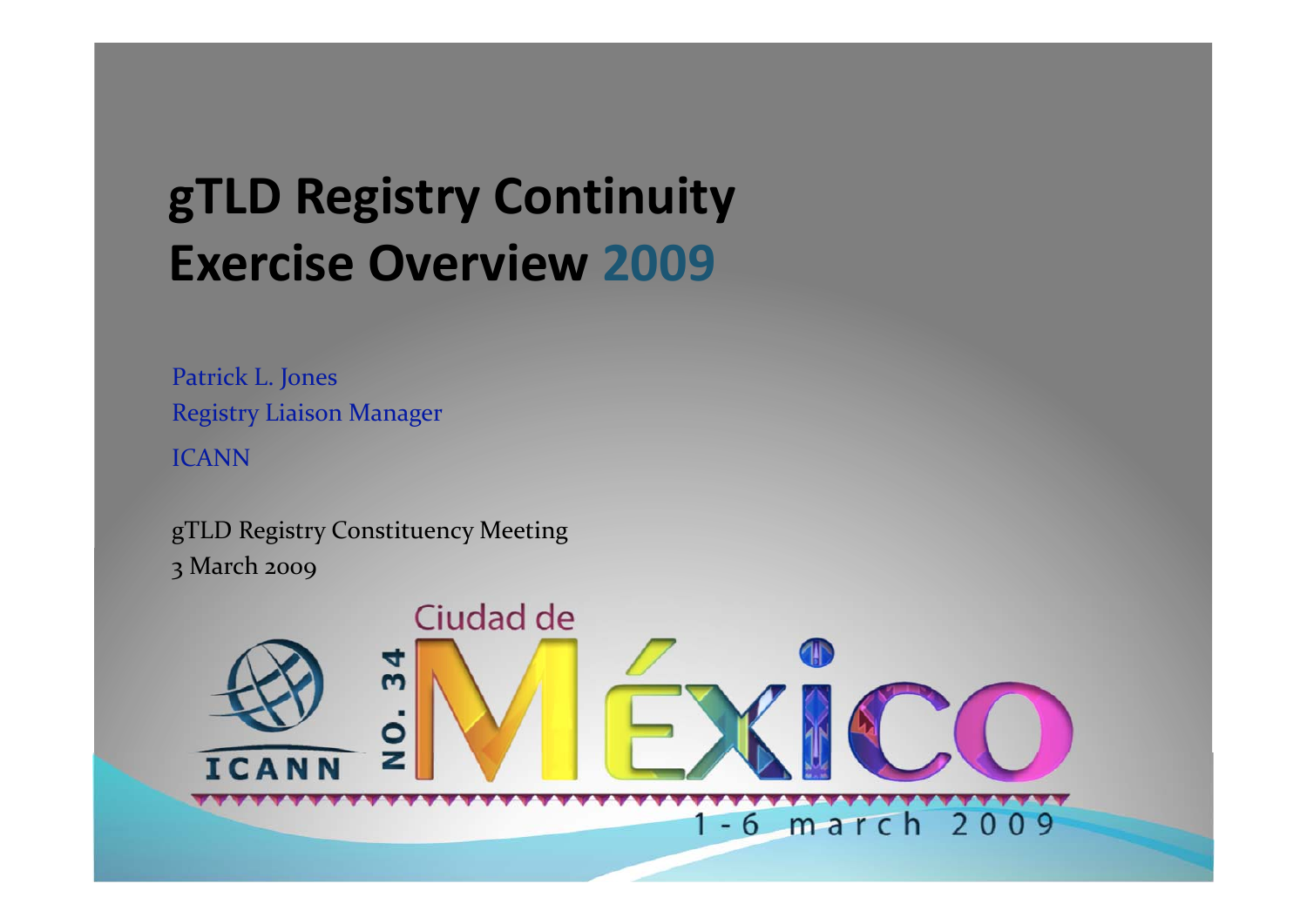#### **gTLD Registry Continuity Plan**

- Plan developed between 2006-Jul 2008; seeks to provide protection for registrants by:
	- Ensuring adoption of "best practices"
	- Providing a mechanism for transfer of names under management in the event of registry failure
- Elements of plan incorporated into draft Applicant Guidebook for the new gTLD process and draft Base Agreement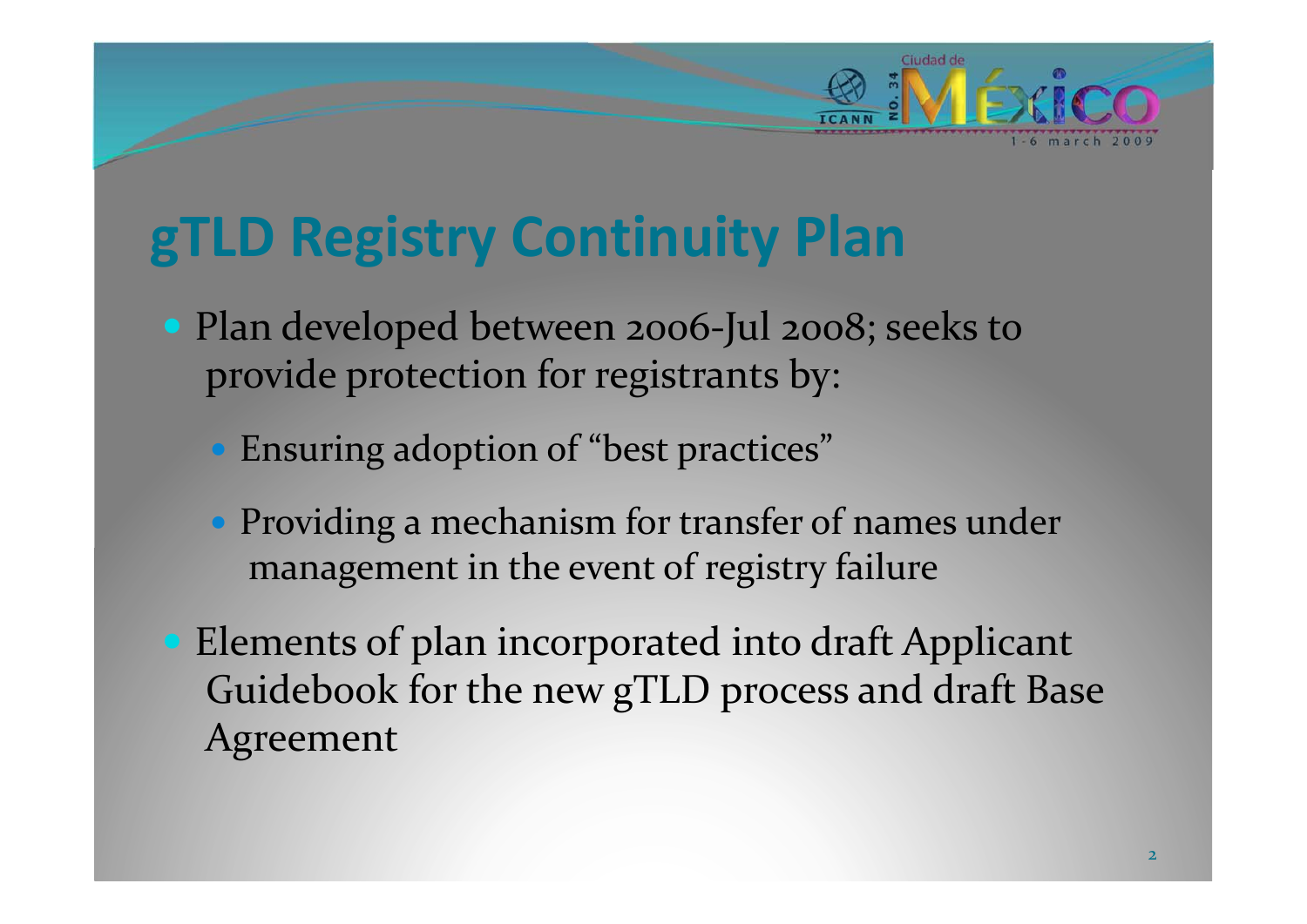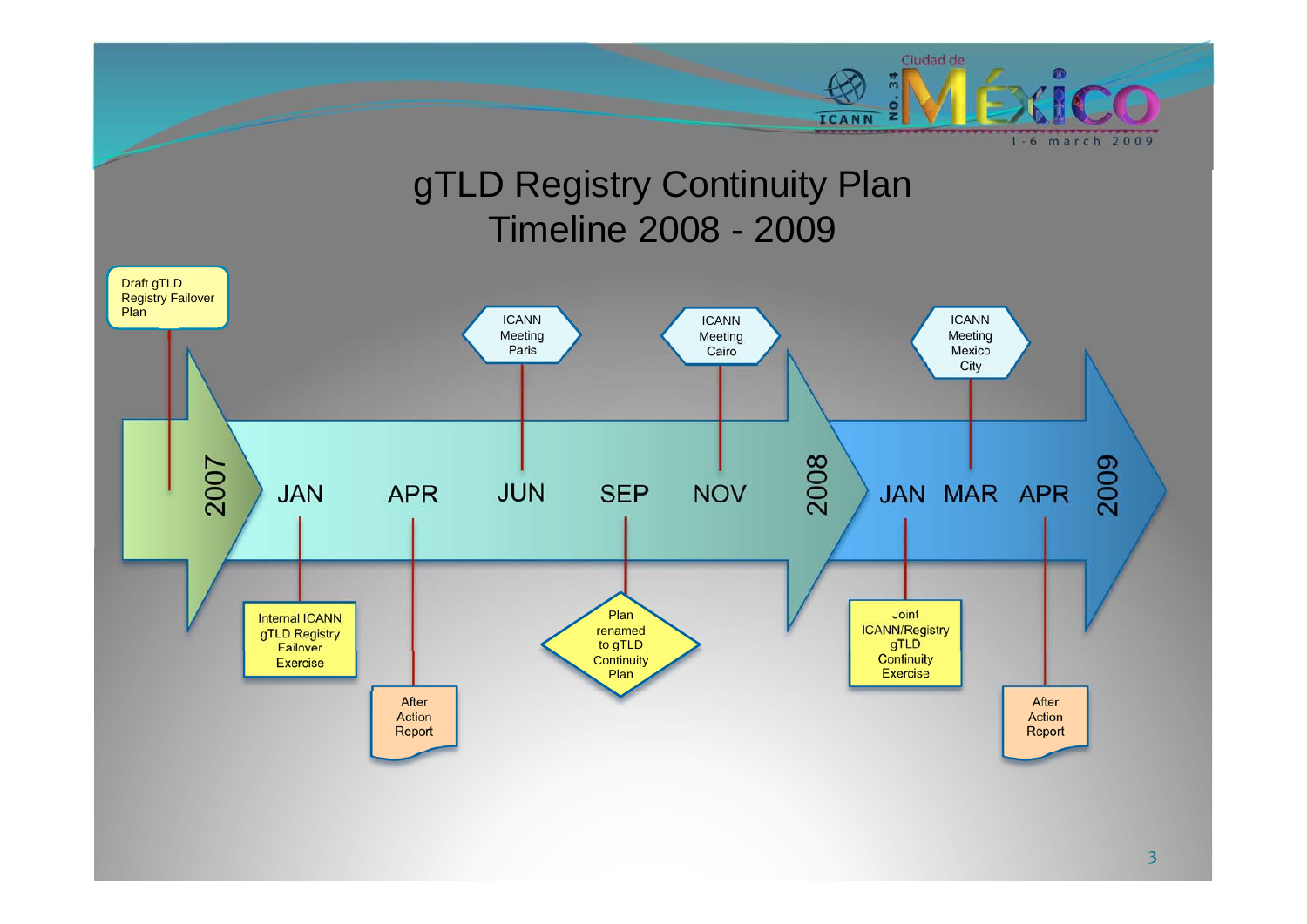#### **Continuity Exercise 2009**

- Day-long tabletop exercise held 28 January 2009 to examine and test gTLD Registry Continuity Plan
- Scenario based, built on internal ICANN exercise held January 2008

Ciudad de

• 65 participants included staff from ICANN and four gTLD registries — Afilias, NeuStar, PIR, and VeriSign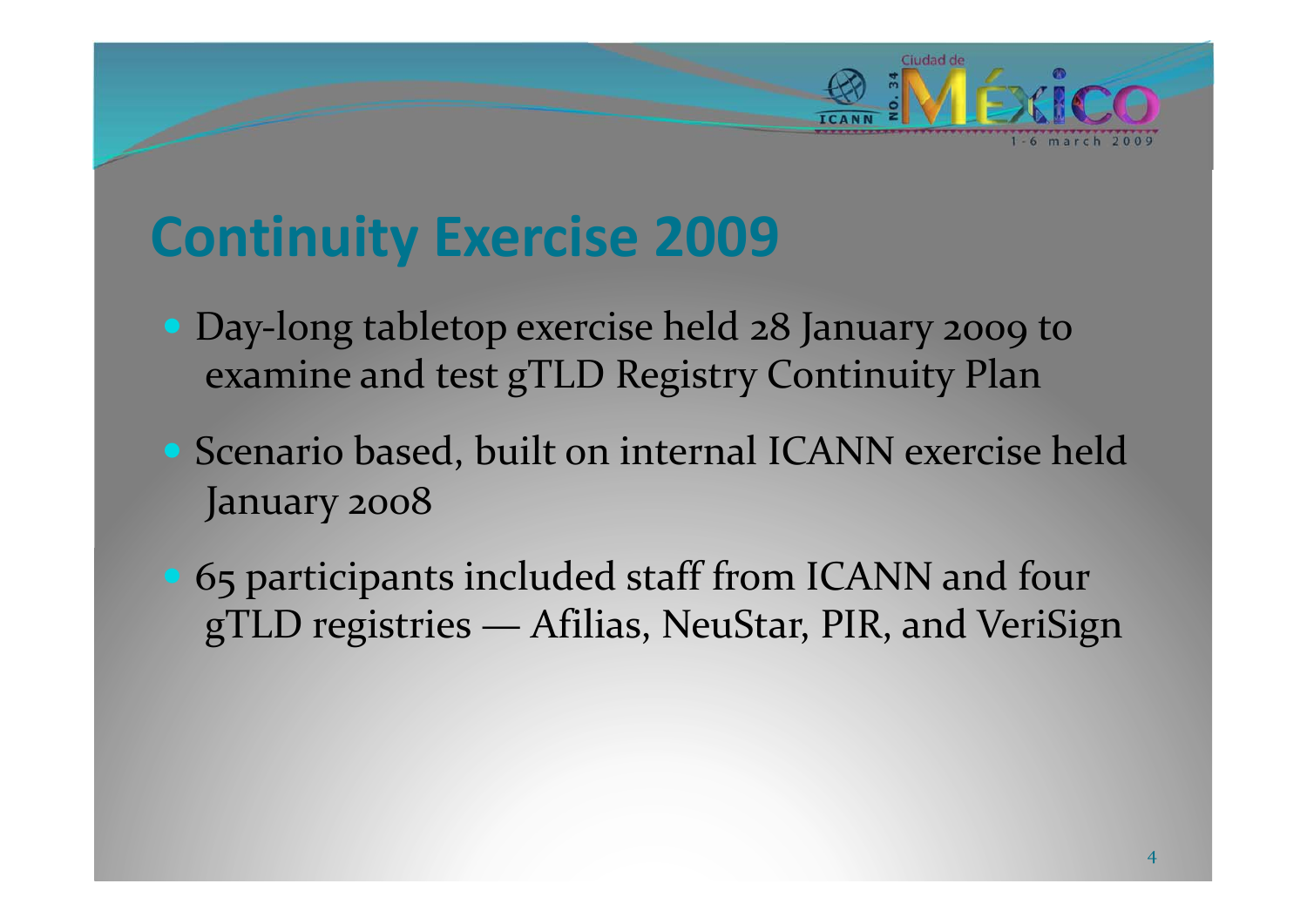#### **Exercise Development**

- Scenario prepared by a core planning team of ICANN and participating registry representatives, focusing on
	- (1) ICANN and registry roles, responsibilities, and obligations to assure service

- (2) Registry reporting responsibilities and responsiveness, and ICANN options for action
- (3) ICANN and registry actions, coordination, and communication to address a registry failure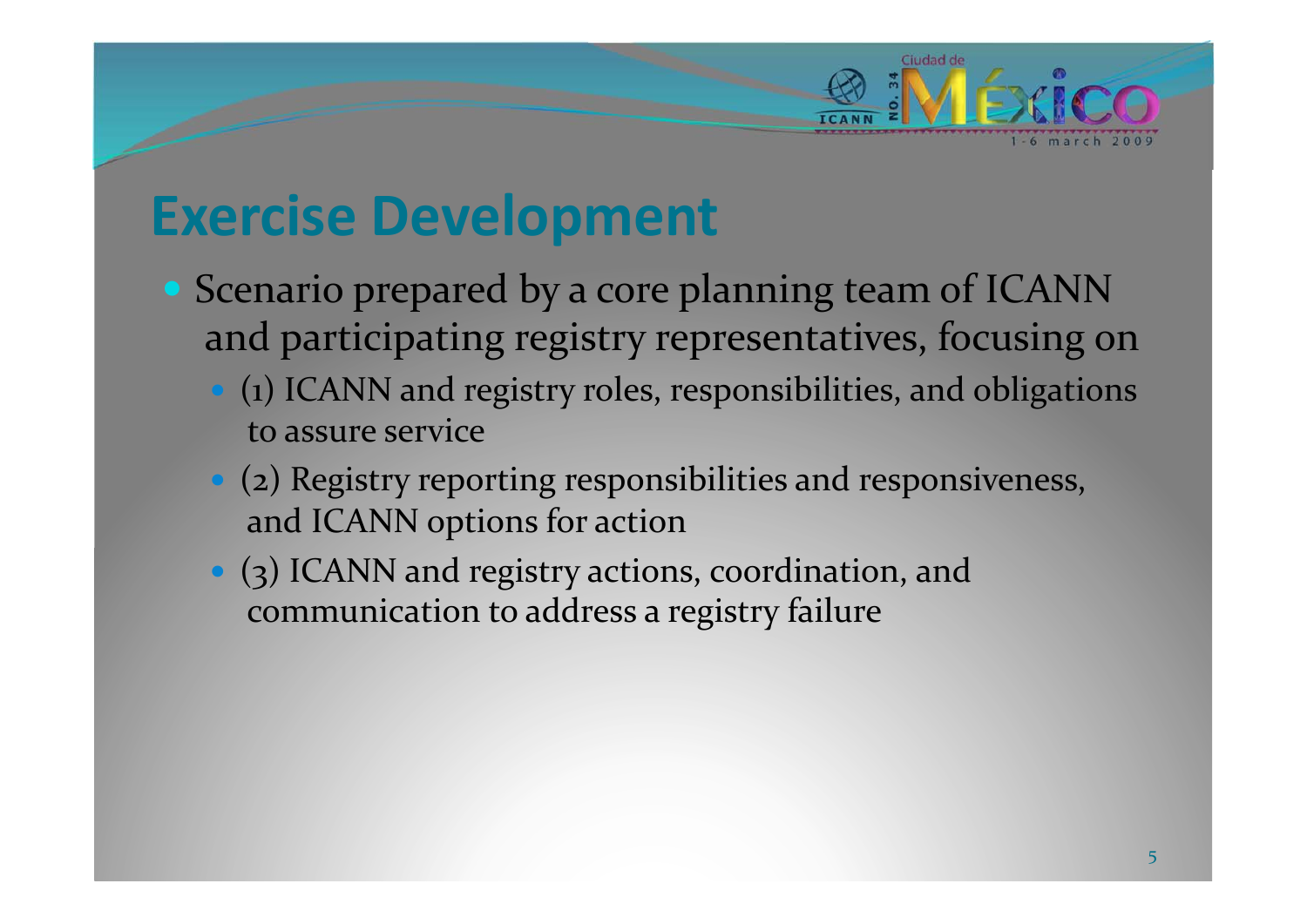## **Purpose and Objectives**

• Further validate, test, and improve mutual processes and procedures associated with implementation of gTLD Registry Continuity Plan and other measures to assure registry continuity and resiliency

- Explore how ICANN and registries make decisions, communicate, & coordinate activities to handle crisis response and recovery
- Identify operational impacts and consequences of specific registry disruption and failure scenarios, including policy, legal, liability, security issues that could complicate response and/or impede recovery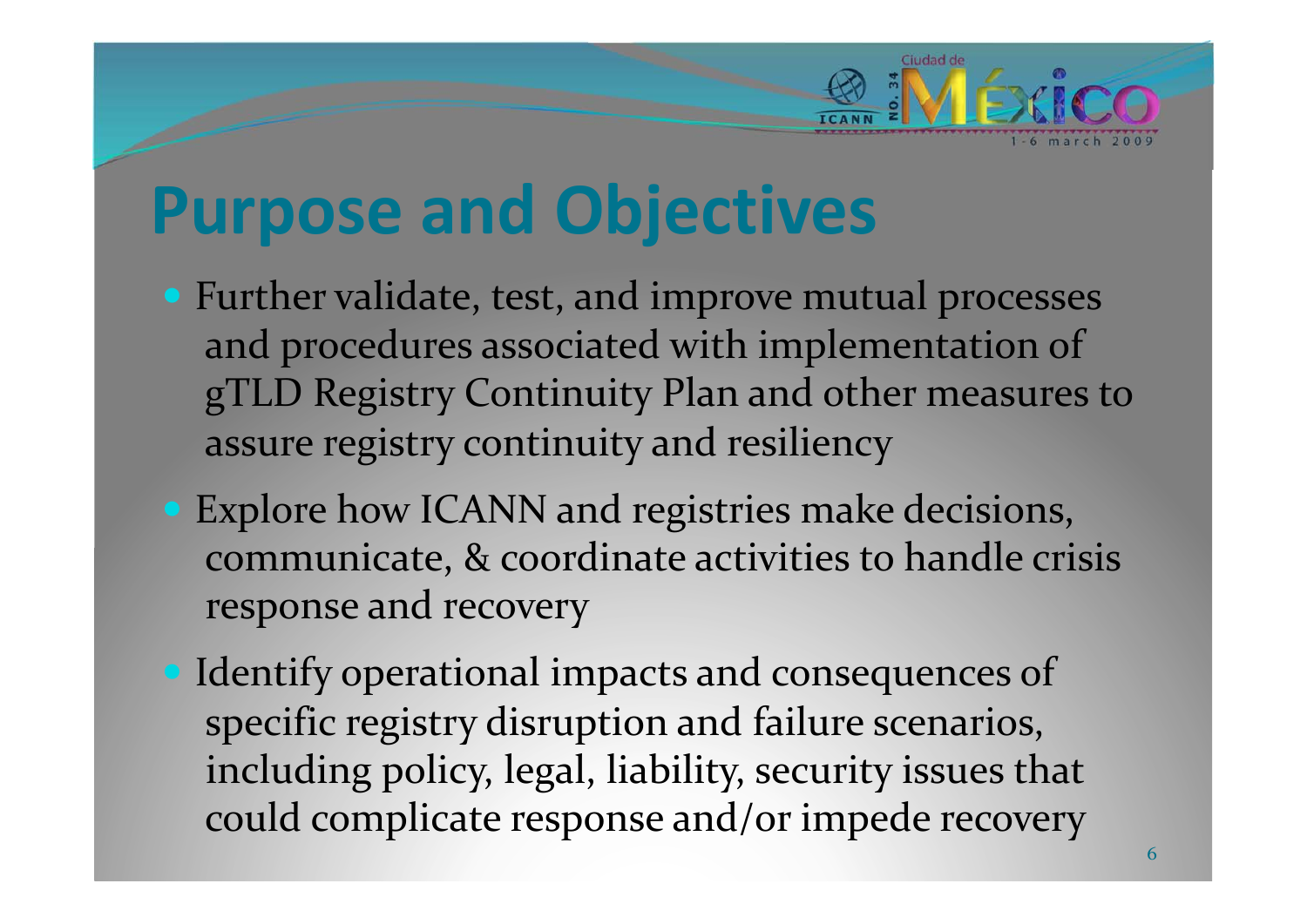## **Purpose and Objectives, cont.**

• Explore roles/responsibilities of ICANN, registries, sponsors, and other organizations that would be involved in response and recovery, including timelines

- Identify readiness gaps and prevention/mitigation options that could help harden against disruptions, assist response/accelerate recovery of a failing registry
- Illuminate public perception issues and examine how public information would be effectively coordinated and communicated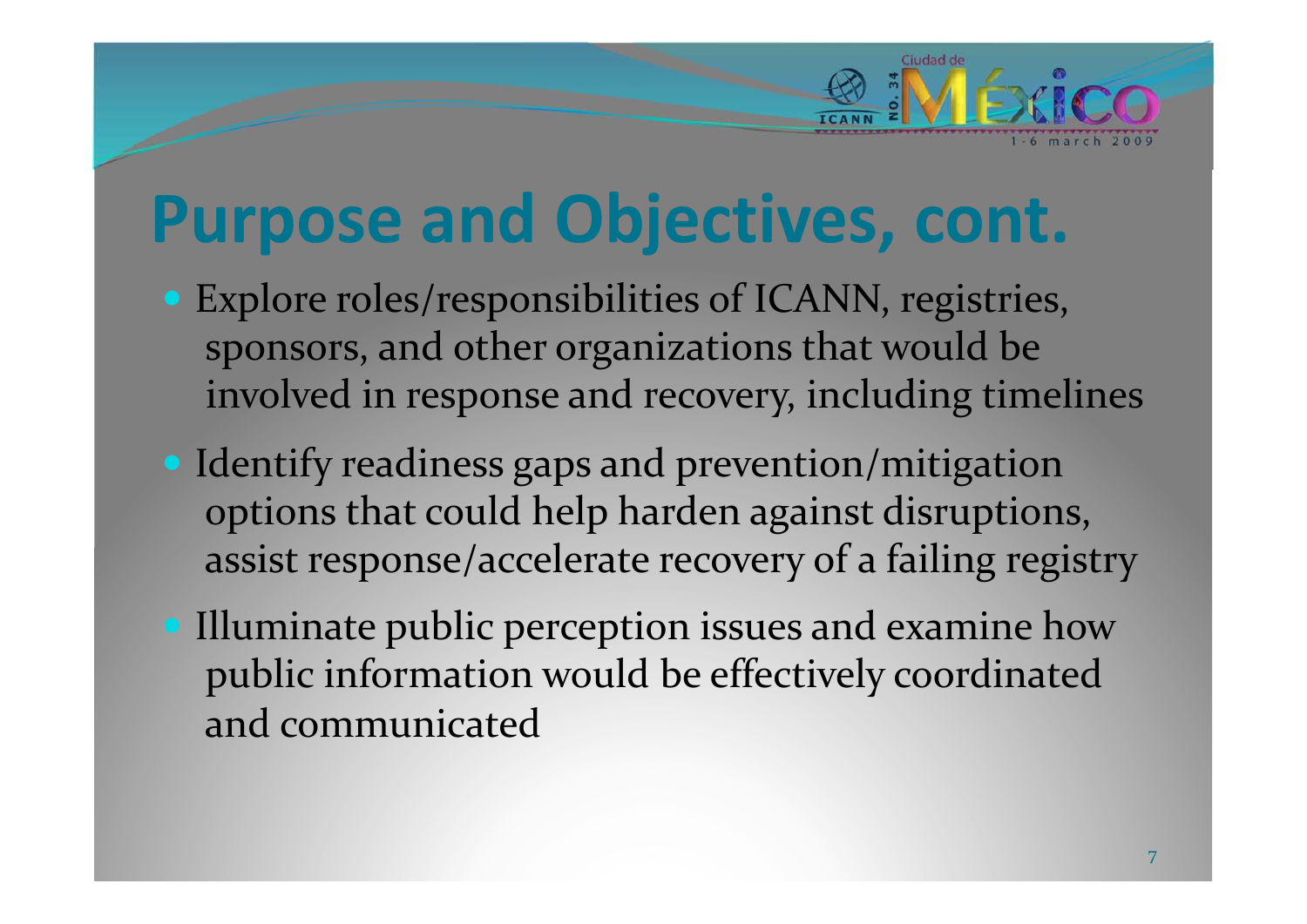### **General Observations**

• The exercise identified many issues that need to be addressed and incorporated into gTLD Registry Continuity Plan

- Many of these issues will need further exploration before procedures, policies, and mechanisms are developed
- This will need to be accomplished collaboratively by ICANN with its registry partners and other Internet Community members through continued cooperation and in some cases targeted exercises or workshops
- Influx of new registries, many with potentially limited continuity planning/execution experience, poses major challenge
- Consequently, continuity-related requirements should be an integral element of new registry contractual arrangements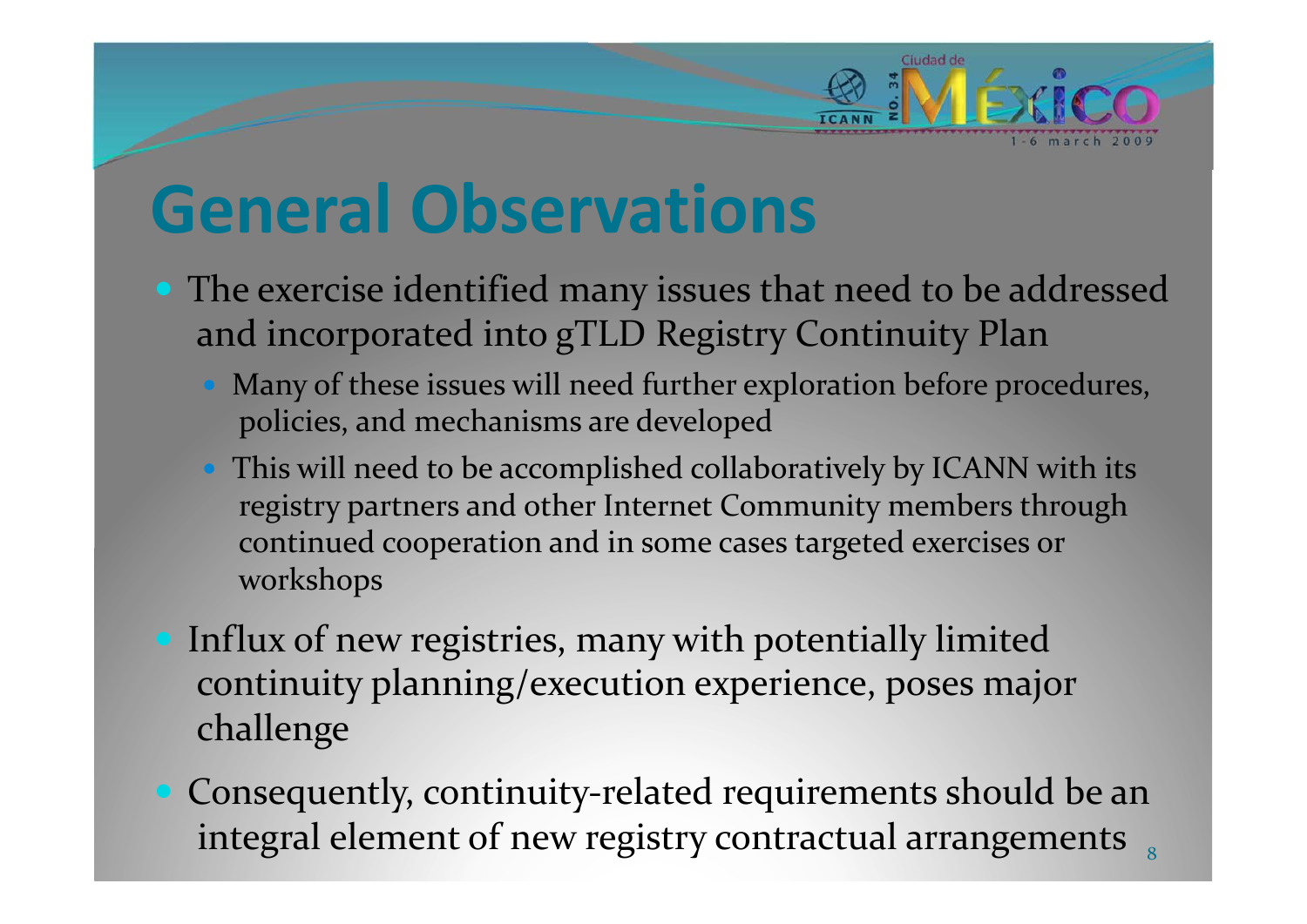#### **Selected Recommendations**

• ICANN and registries should collectively further explore and better delineate roles/responsibilities, and incorporate in the gTLD Registry Continuity Plan

- ICANN in collaboration with registries and other appropriate organizations should develop criteria and a process for data collection and verification
- ICANN and registries should examine how ICANN could acquire data to monitor service levels, possibly in real -time, to supplement Monthly Reports
- ICANN needs to ensure it has a formal crisis response management function with clearly delineated roles and responsibilities and effective decision-making process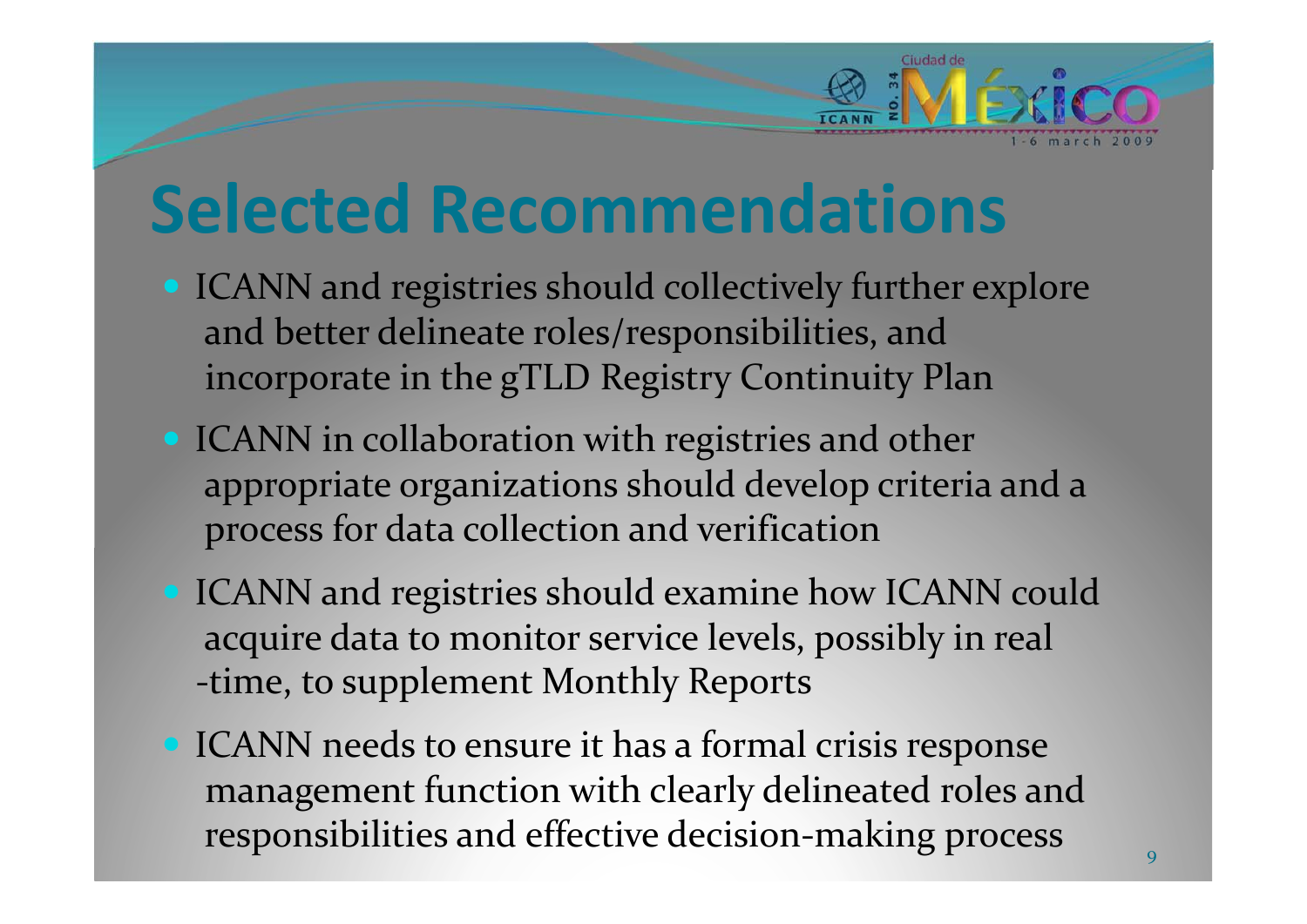# **Selected Recommendations, cont.**

- ICANN in collaboration with registries and other appropriate organizations should create a working group to explore issues associated with response to an imminent registry failure and develop procedures to assure resumption of failed registry's services; this would include:
	- Developing a definition for what "continuing operations" means and procedures for ascertaining registry failure, including independent verification
	- A formal process to facilitate data recovery or "freeze" data if necessary and to migrate registry operations
	- How to deal with legal, operational, and other challenges of taking over a failed registry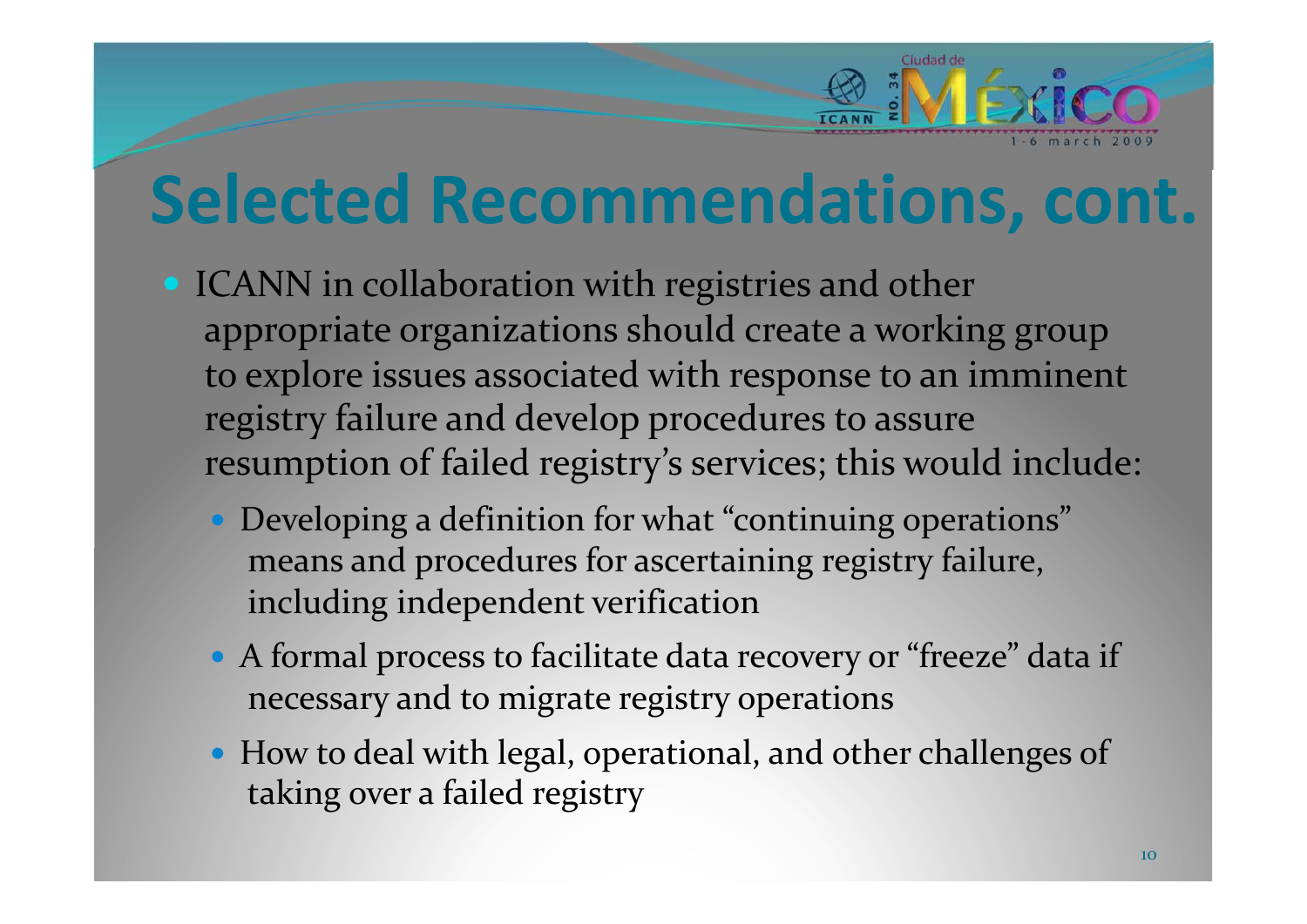# **Selected Recommendations, cont.**

- Once registry failure contingency procedures are developed, ICANN and registries should conduct a real-world test of escrowing/recovering data from escrow, and investigate challenges to the rapid restoration of service
- A pre-approved list of backup registries could be developed with incentives, compensation, and protection provided
- ICANN and registries need to explore contractual language regarding potential bankruptcy of a registry and obligations of that registry to continue service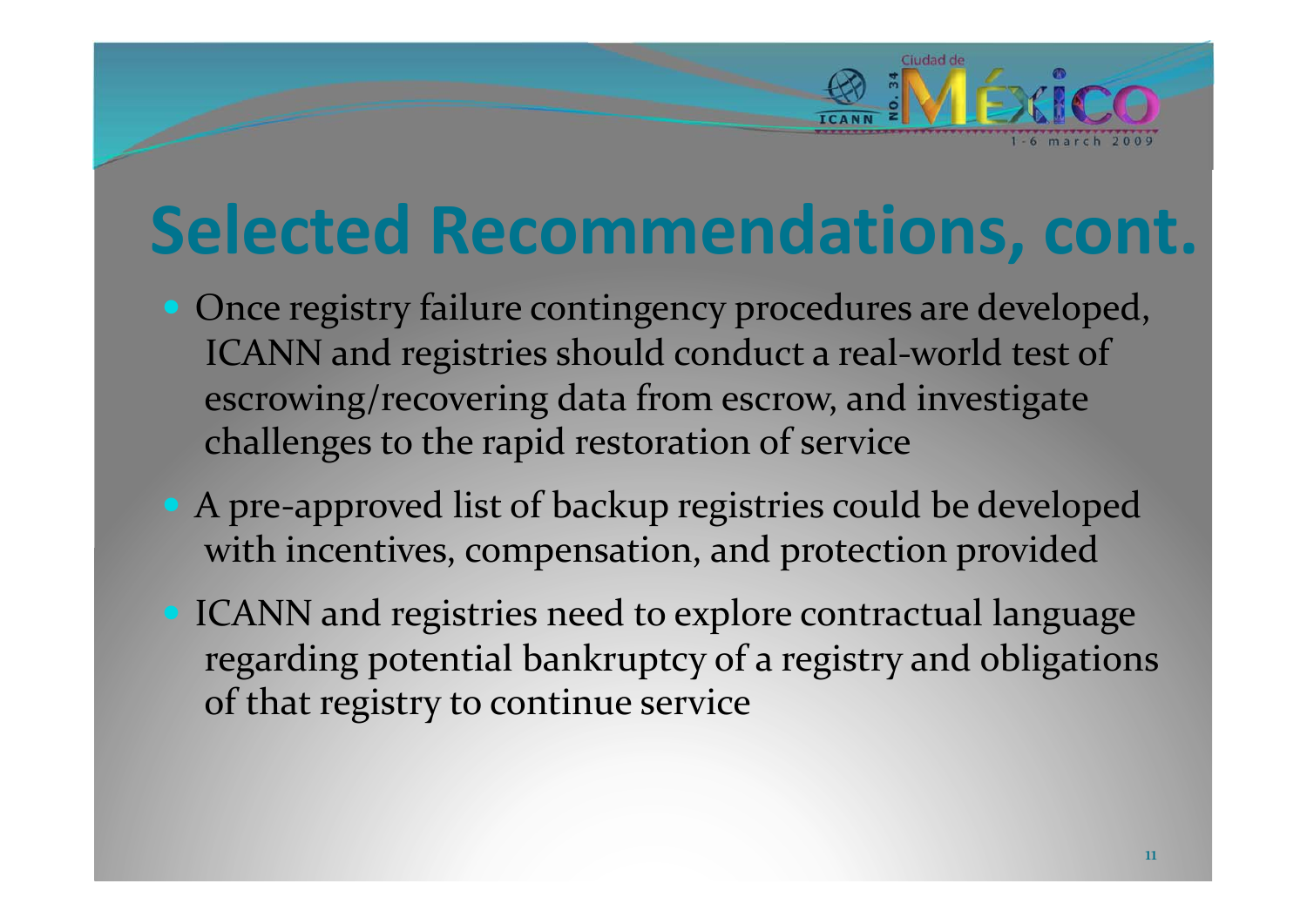### **Exercise Utility**

• Participants overall rated the exercise in the good-to -excellent range, finding it a useful way to examine a wide range of complex issues and effectiveness of procedures

- Recommendations for future exercises included focusing on specific technical issues and functional areas, using small groups to more deeply investigate issues and processes
	- Some participants recommended including more registries; also registrars, and other Internet organizations
- While the virtual exercise format is practical for geographically dispersed participants, where possible, staff from various organizations should participate together to facilitate information-sharing and build trust